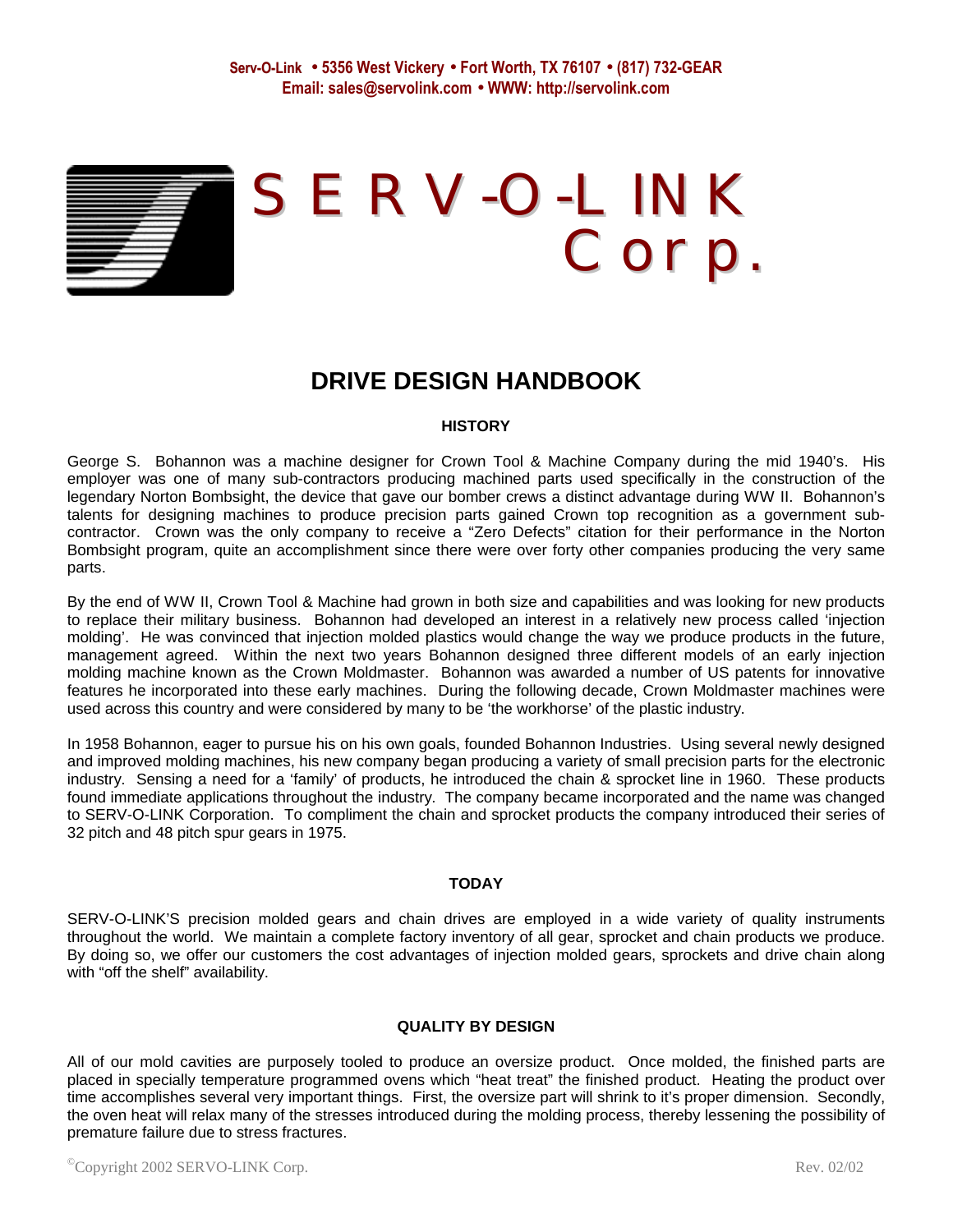# **DESIGN ASSISTANCE**

Designing SERV-O-LINK gears or chain drive into a new product in the 60's and 70's, required one to work with a series of curves and graphs. Those curves and graphs represented an accumulation of data derived from many hours of testing the physical characteristics of our products such as elasticity, yield and wear factor. To compute the perfect center distance for a two sprocket chain drive could take a half hour, IF one had one of those new calculators that could perform trig functions. During the 80's, the widespread application of desktop computers prompted SERV-O-LINK to develop and introduce a software program known as 'DRIVE DESIGN PC.' DRIVE DESIGN PC, was introduced in 1988 as a 'freeware' program and distributed widely.

# **CONFIDENCE**

The service life calculations generated by DRIVE DESIGN PC are extremely conservative figures, giving the user quick results with an excellent margin of confidence. Most chain drive applications incorporate a drive sprocket which transfers power to a load sprocket and less than half of the chain is actually under load at any time. Our life test fixture used to established wear data on the chain, subjected the entire chain test sample to 100% of the load for 100% of the time.

The **DRIVE DESIGN** software program has now been implemented as an online design tool to assist the designer in using SERV-O-LINK gears, chain and sprockets. Many of the formulas used were derived from standard engineering reference books. **DRIVE DESIGN** will make the task of designing drive mechanisms easier and more reliable.

# **DISCLAIMER**

SERV-O-LINK Corporation does not assume any liability arising out of the application of the **DRIVE DESIGN** software program or the use of any product described herein, nor does it convey or extend any license to the user which might infringe the patent rights of others.

Each of these programs assumes that gears or chain and sprockets will be used at 75 degrees Fahrenheit. Operating at higher temperature will necessitate appropriate de-rating due to the reduced yield strength of **Delrin®.**

# **CHEMICAL RESISTANCE**

**DuPont Delrin®** material used to produce all SERV-O-LINK drive components exhibits phenomenal resistance to most chemicals, particularly to commonly used solvents and cleaning solutions. Salt water, oils and even strong solvents have no adverse effect on our products.

# **OPERATING TEMPERATURE**

SERV-O-LINK drive components are designed to provide continuous service from -40° F to 180° F and intermittent service to 250° F. Prolonged use above 180° F is not recommended. **Delrin®** exhibits a yield strength of 10,000 psi at 75° F. For applications above 75° F we can expect the yield strength to decrease by approximately 10 percent for every 32° F increase in temperature. This reduction in strength means that load ratings which assume 75° F operation should be reduced by the same proportion, based on the maximum operating temperature. Another factor which should not be ignored for elevated temperature is the thermal expansion coefficient of Delrin®: (4.5 X 10<sup>-5</sup> / °F).

While this is of little importance in most chain and sprocket applications, some designs using gears at elevated temperatures may require slight correction of shaft center distance to maintain gear tooth clearance.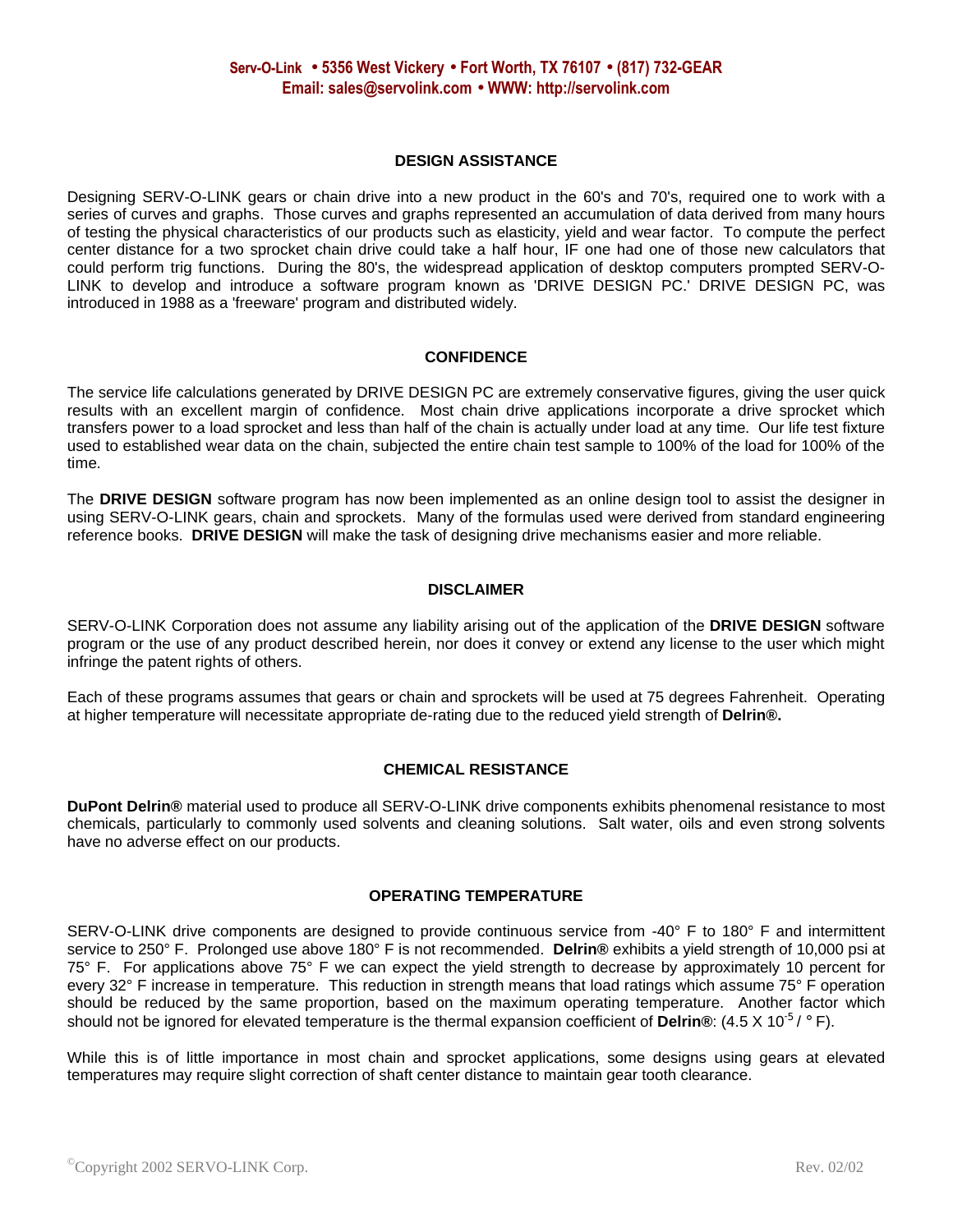# **INSPECTION AND QUALITY ASSURANCE**

SERV-O-LINK products are molded exclusively from DuPont **Delrin®** acetal resin using 100% virgin material. Each part is subjected to rigorous inspections from start to finish. For example: SERV-O-LINK chain is 100% inspected for width, thickness and pitch tolerance. The chain must then pass a 7 pound momentary break strength test. Precision gauging equipment and testing instruments are used to monitor each step of the production cycle to insure a reliable and consistently uniform product.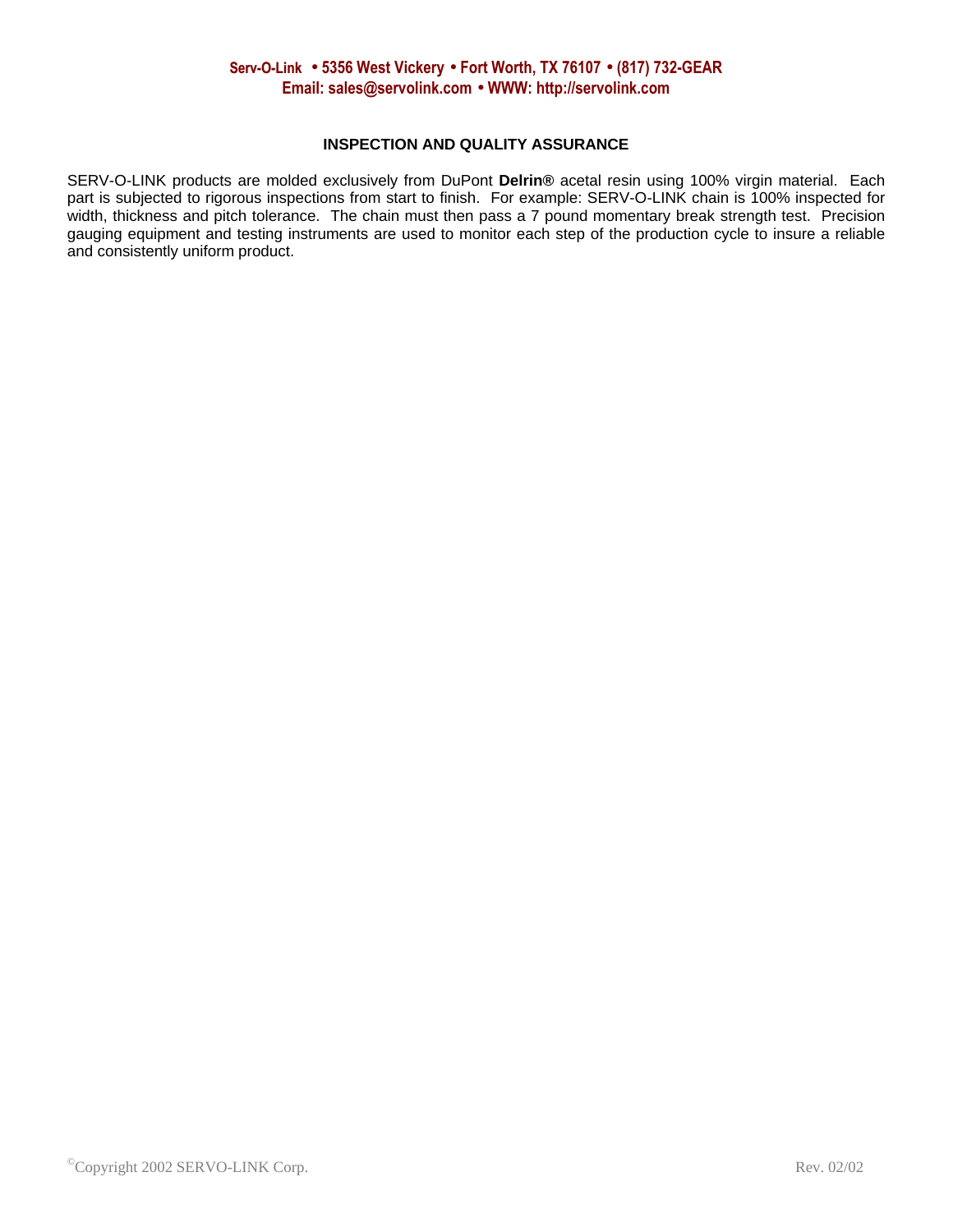# **SERV-O-LINK CHAIN AND SPROCKET FEATURES**

# ÿ **Versatile**

SERV-O-LINK chain and sprockets provide the designer with a unique and highly versatile means of transmitting rotary power. SERV-O-LINK's unit-link chain design eliminates the need for a master link. The snap-together feature also makes the chain adjustable to any loop length without the need for special splicing tools.

# ÿ **Ease of Installation**

Since SERV-O-LINK's chain requires no special tools or fixtures, installation can be accomplished by unskilled personnel. Should field replacement be required, this again can be accomplished with minimal effort and disassembly of associated components.

# ÿ **High Operating Speeds**

The chain can be operated to 1000 feet per minute (12,000 RPM) around the 8 tooth sprocket. The limiting factor in the case of the 8 tooth sprocket is pivotal friction generated as the chain passes around the small diameter. Centrifugal force contributes little to the total load tension due to the low mass of the chain. Example: the centrifugal force on a chain link running around a 48 tooth sprocket at 12,000 RPM is approximately 1/6 pound or 2.66 oz.

# ÿ **Elastic Properties**

SERV-O-LINK chain will provide excellent service in applications requiring operating load tensions of 2 pounds or less. Momentary load tensions of 4 pounds can be tolerated during rapid acceleration and deceleration. The elastic properties of the chain provide excellent recovery characteristics from such overloads.

Table (1) describes the elastic properties of the chain.

| <b>TENSION</b> | <b>ELONGATION</b> |
|----------------|-------------------|
| (oz.)          | (percentage)      |
|                | 0.1%              |
| 2              | 0.16%             |
| 4              | 0.26%             |
| 8              | 0.40%             |
| 12             | 0.53%             |
| 16             | 0.66%             |
| 32             | 1.10%             |
| 64             | 2.00%             |

TABLE (1) – Elastic Properties of SERV-O-LINK Chain

# **PRELOADING**

Continuous static tension such as that provided by preloading or spring loaded idlers is recommended only if these tensions are kept low, (0.2 pounds or less). Spring loaded idlers cushion the high starting and stopping torque, but they also subtract from the total tension rating of the chain.

# **SERVICE LIFE**

In any application, the total service life of the chain is determined by the amount of permanent elongation that can be tolerated. Life tests were conducted on chain samples in order to establish the rates of elongation at various tension loads. Each test was performed using 1 foot lengths of chain operating at .5 pound, 1 pound, and 2 pound tension loads. In all tests, the chain was running at 650 feet per minute. Tests were conducted using sprocket sizes which varied from the smallest 8 tooth to the 48 tooth. The 8 tooth sprocket subjects the chain to worst case pivotal wear. Each was concluded once an elongation of 2% had occurred. While 2% elongation by no means represents the end of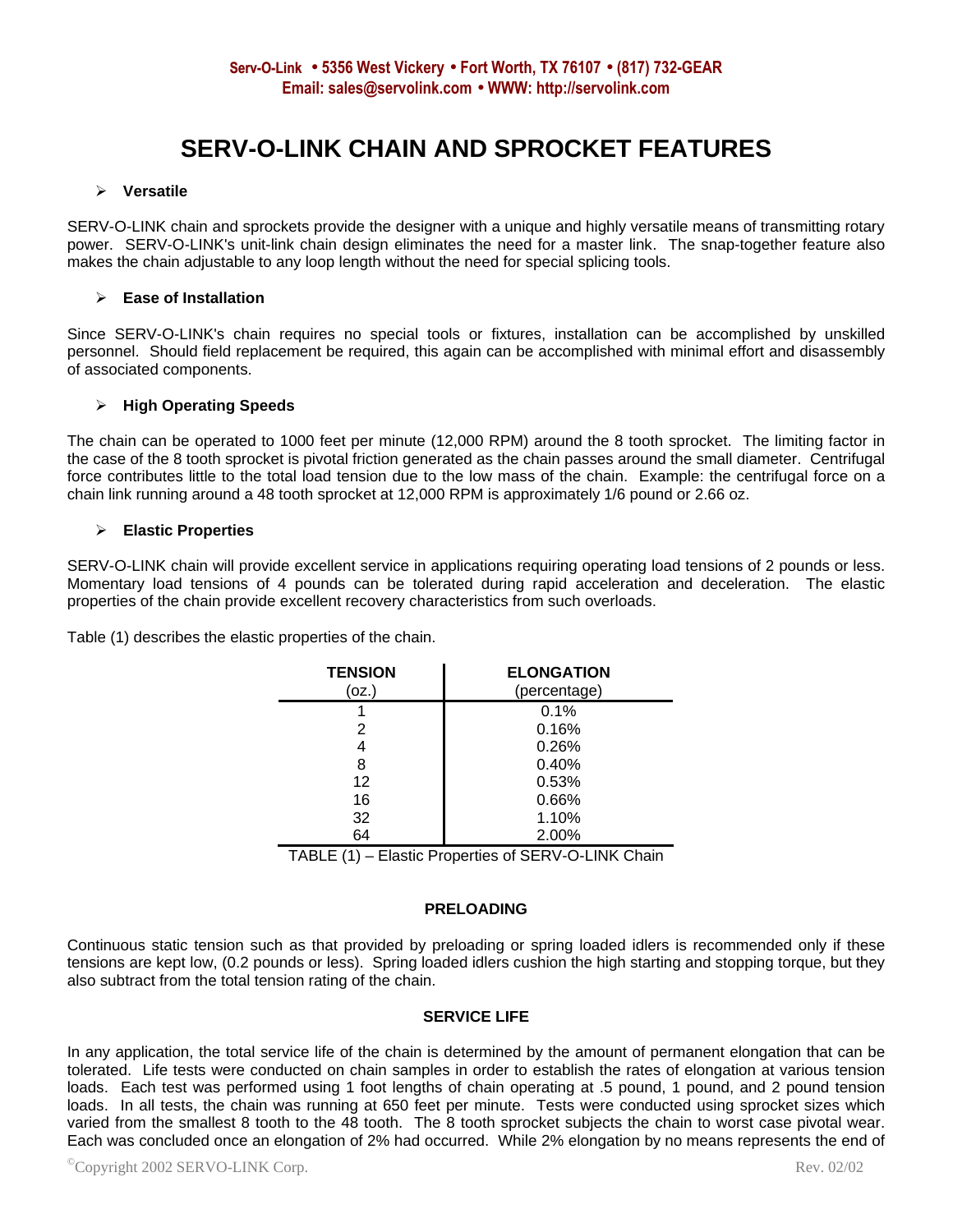# **Serv-O-Link · 5356 West Vickery · Fort Worth, TX 76107 · (817) 732-GEAR Email: sales@servolink.com · WWW: http://servolink.com**

the service life of the chain, it does represent a point where noticeable slack in the chain has occurred and adjustment in some applications might be necessary.

From this data a software program was developed to assist the designer in estimating service life of the chain. Keep in mind that static load produces no measurable pivotal wear; only running loads produce pivotal wear.

# **SPROCKET CENTER DISTANCE**

One of the software programs included computes the ideal shaft center distance for sprockets. The ideal center distance being a dimension that provides minimum slack in the chain without preloading. The designer must first select the sprockets which generate the desired ratio. Next select an approximate center to center dimension. You'll find this program quite user friendly.

When center distance between shafts is fixed and cannot be changed, the designer should consider using an adjustable idler to remove excessive slack in the chain. Since either side of the chain can run against a sprocket, physical placement of an idler leaves several choices, but ideally the idler should be near the midpoint of the two main sprockets.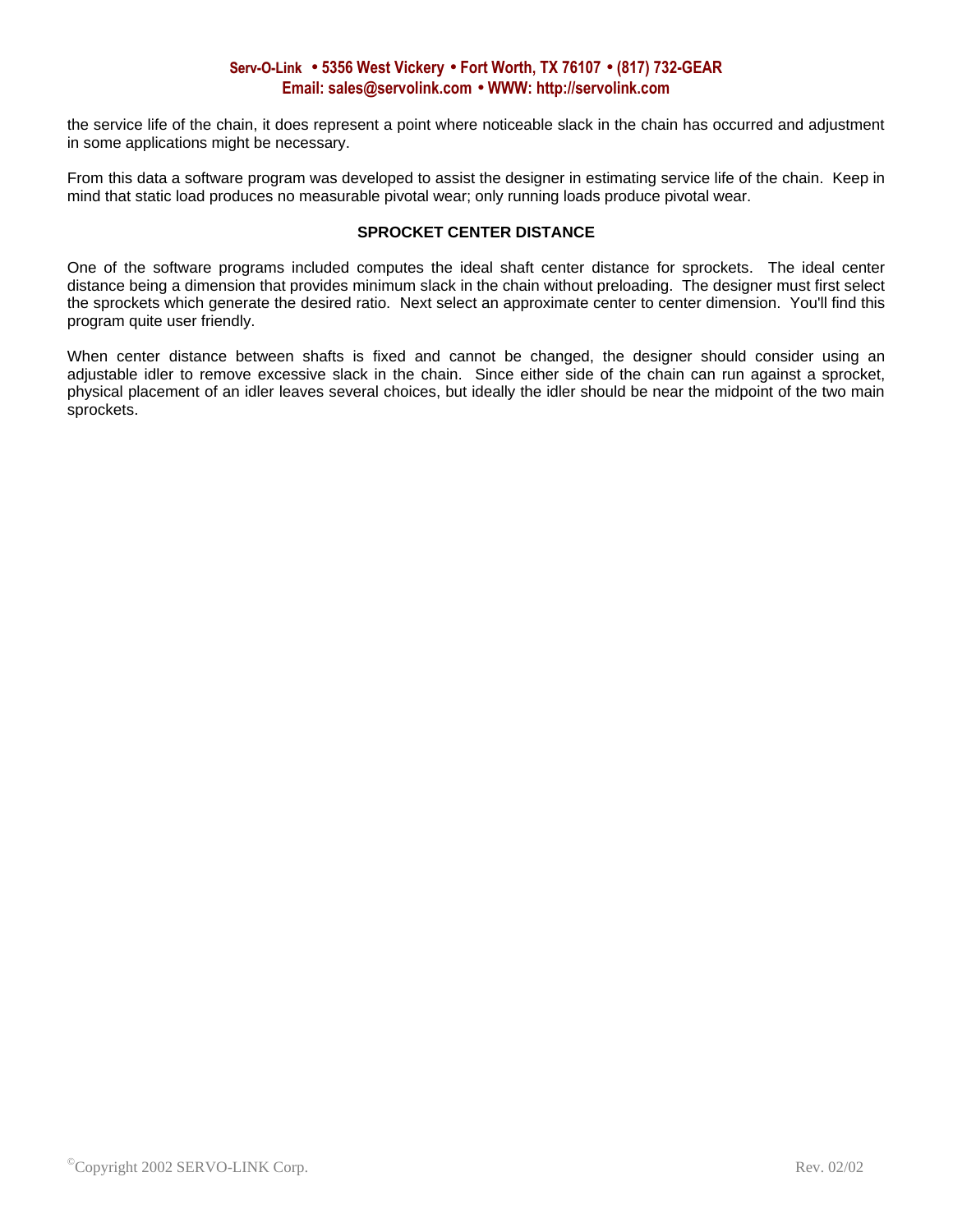# **DESIGNING WITH SERV-O-LINK'S DELRIN® SPUR GEARS**

# **GEAR PRIMER - UNDERSTANDING GEAR PITCH**

When describing spur gears, the term **'Diametral Pitch'** or simply **'Pitch'**, is used to define tooth spacing, tooth height and tooth width. **Pitch** also defines the diameter of a gear having a given **N**umber of teeth. When using the term **Pitch**, be aware that all dimensions are expressed in inches.

There are two important dimensions frequently used when designing gear mechanisms – **Outside Diameter** and **Pitch Diameter**. **P**itch **D**iameter or **'PD'** - is the circle that describes the contact point at which one gear engages another gear. **PD** is used to calculate the **C**enter **D**istance or **'CD'** between two mating gears **Outside Diameter** or **'OD'** is the circle described by the outer tips of the gear teeth. The **OD** of a gear is easily measured using calipers while the **PD** measurement generally requires special procedures and equipment.

The following parameters will become more meaningful as we examine their relationships.

**P =** Diametral **P**itch **N = N**umber of teeth **PD = P**itch **D**iameter **OD = O**utside **D**iameter **CD = C**enter **D**istance

- **P = N**umber of teeth **/ P**itch **D**iameter
- **P** = (**N**umber of teeth + 2) / **O**utside **D**iameter

**CD** = (**PD**1 + **PD**2) / 2 *where PD1 & PD2 = PD of mating gears*

**CD** = (**N**1 + **N**2) / 2 **P**itch *where N1 & N2 = Number of teeth of mating gears*

# **SELECTING PITCH**

When selecting SERV-O-LINK spur gears for any drive mechanism, the designer should first define certain operating conditions which will effect gear performance. These conditions include operating torque, RPM, stall torque, and operating life. Once these conditions are defined, the **Pitch** can be selected. When torque and shock loads are high, select the 32 pitch. When torque is low and RPM is high, the 48 pitch gear can offer equal or better performance since tooth friction (wear) decreases.

The procedures and equations used in this software (which computes **Gear Life Approximations**) assume that only one tooth of each gear is carrying the entire load. By making this assumption, a much simplified approach may be applied when making these computations.

# **STALL TORQUE LOADS**

Certain applications require a gear to withstand stall torque loads which are significantly larger than actual running torque. To compute the maximum stall torque load, choose the **Gear Life Approximations** utility. Enter the **Pitch**, number of teeth and torque. Compute the **Gear Life Approximations** and observe that the results are greater than zero. Continue to this procedure while increasing the torque parameter until the results indicate a **Life Cycles** equal to or near 0.01 million.